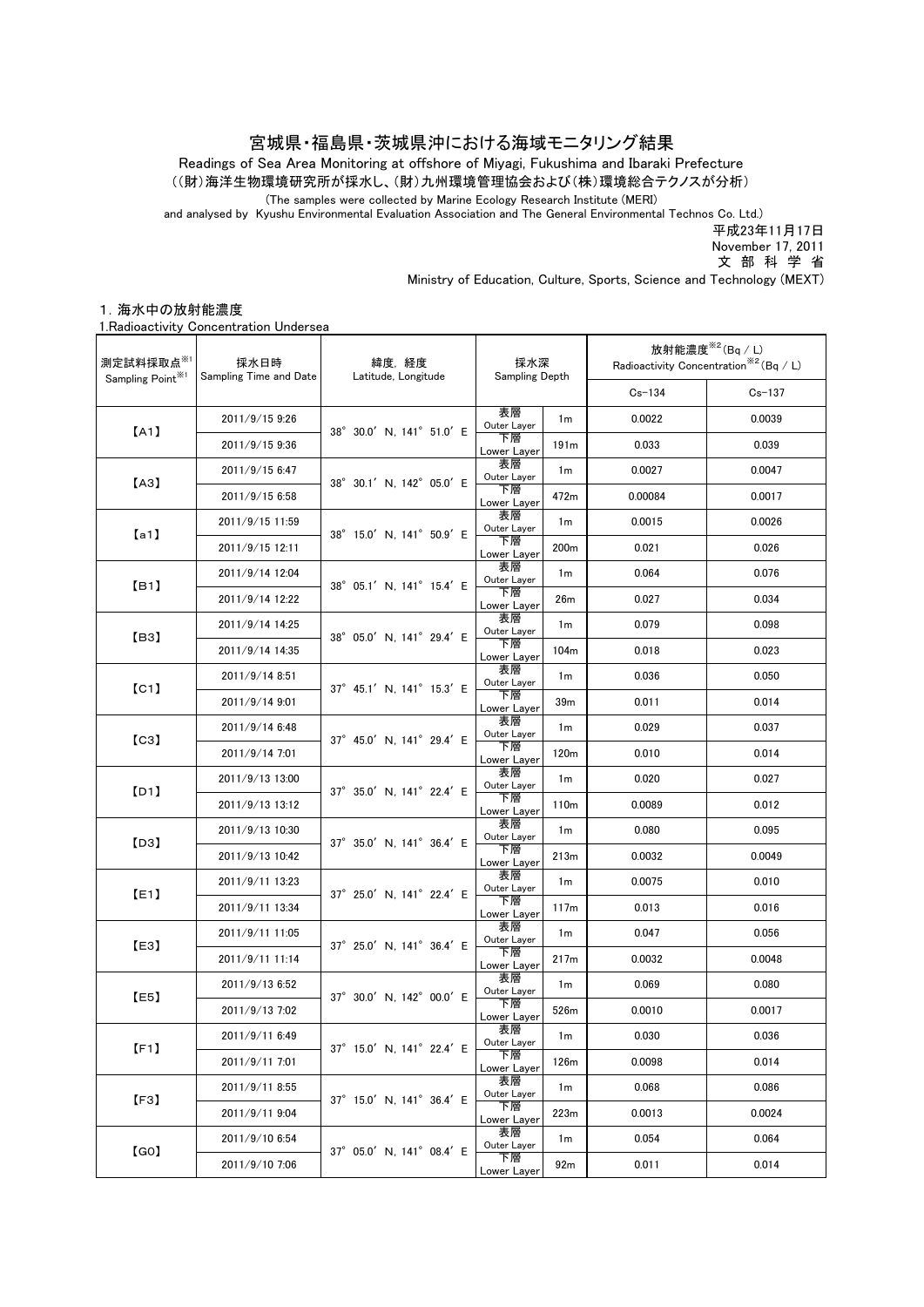| [G1] | 2011/9/10 8:23  | 37° 05.0' N, 141° 15.5' E                    | 表層<br>Outer Layer | 1 <sub>m</sub>   | 0.043     | 0.053   |
|------|-----------------|----------------------------------------------|-------------------|------------------|-----------|---------|
|      | 2011/9/10 8:35  |                                              | 下層<br>Lower Layer | 123m             | 0.018     | 0.024   |
| [G3] | 2011/9/10 10:30 | 37° 05.0' N, 141° 29.4' E                    | 表層<br>Outer Layer | 1 <sub>m</sub>   | 0.067     | 0.078   |
|      | 2011/9/10 10:41 |                                              | 下層<br>Lower Layer | 196 <sub>m</sub> | 0.0063    | 0.0095  |
| (G4) | 2011/9/10 12:58 |                                              | 表層<br>Outer Layer | 1 <sub>m</sub>   | 0.015     | 0.019   |
|      | 2011/9/10 13:10 | 37° 00.0' N. 141° 45.0' E                    | 下層<br>Lower Layer | 667m             | 0.00021   | 0.00052 |
| [H1] | 2011/9/9 12:25  | 36° 55.0' N, 141° 08.4' E                    | 表層<br>Outer Layer | 1 <sub>m</sub>   | 0.0070    | 0.010   |
|      | 2011/9/9 12:35  |                                              | 下層<br>Lower Layer | 119m             | 0.018     | 0.023   |
| [H3] | 2011/9/9 14:31  |                                              | 表層<br>Outer Layer | 1m               | 0.063     | 0.077   |
|      | 2011/9/9 14:41  | 36° 55.0' N, 141° 22.4' E                    | 下層<br>Lower Layer | 222m             | 0.0083    | 0.011   |
| [10] | 2011/9/9 6:52   |                                              | 表層<br>Outer Layer | 1 <sub>m</sub>   | 0.032     | 0.042   |
|      | 2011/9/9 7:03   | 36° 45.0' N, 140° 53.0' E                    | 下層<br>Lower Layer | 52m              | 0.014     | 0.017   |
|      | 2011/9/9 8:04   |                                              | 表層<br>Outer Layer | 1 <sub>m</sub>   | 0.084     | 0.10    |
| (11) | 2011/9/9 8:14   | $36^{\circ}$ 45.0' N, 140 $^{\circ}$ 57.0' E | 下層<br>Lower Layer | 81m              | 0.0091    | 0.013   |
| [13] | 2011/9/9 10:02  |                                              | 表層<br>Outer Layer | 1 <sub>m</sub>   | 0.024     | 0.034   |
|      | 2011/9/9 10:12  | 36° 45.0' N, 141° 11.1' E                    | 下層<br>Lower Layer | 170m             | 0.013     | 0.018   |
| [J1] | 2011/9/8 6:53   |                                              | 表層<br>Outer Layer | 1 <sub>m</sub>   | 0.11      | 0.12    |
|      | 2011/9/8 7:05   | 36° 25.0' N, 140° 43.0' E                    | 下層<br>Lower Layer | 31m              | 0.068     | 0.080   |
|      | 2011/9/8 11:56  |                                              | 表層<br>Outer Layer | 1 <sub>m</sub>   | 0.11      | 0.13    |
| [J2] | 2011/9/8 12:07  | 36° 25.1' N, 140° 57.0' E                    | 下層<br>Lower Layer | 285m             | 0.0013    | 0.0028  |
| [J3] | 2011/9/8 13:51  |                                              | 表層<br>Outer Layer | 1 <sub>m</sub>   | 0.073     | 0.086   |
|      | 2011/9/8 14:56  | 36° 24.9' N, 141° 04.0' E                    | 下層<br>Lower Layer | 576m             | ND.       | 0.0012  |
| K1   | 2011/9/7 15:04  | 36° 04.1' N, 140° 43.1' E                    | 表層<br>Outer Layer | 1 <sub>m</sub>   | 0.071     | 0.081   |
|      | 2011/9/7 15:19  |                                              | 下層<br>Lower Layer | 16m              | 0.067     | 0.085   |
| K2   | 2011/9/7 12:46  | 36° 04.0' N. 140° 57.1' E                    | 表層<br>Outer Layer | 1 <sub>m</sub>   | 0.078     | 0.097   |
|      | 2011/9/7 12:58  |                                              | 下層<br>Lower Layer | 190 <sub>m</sub> | 0.021     | 0.028   |
| (L1) | 2011/9/7 9:58   |                                              | 表層<br>Outer Layer | 1 <sub>m</sub>   | 0.021     | 0.025   |
|      | 2011/9/7 10:09  | 35° 45.0' N, 141° 57.0' E                    | 下層<br>Lower Layer | 26m              | 0.026     | 0.033   |
| [L3] | 2011/9/7 7:05   | 35° 45.0' N, 141° 10.7' E                    | 表層<br>Outer Layer | 1 <sub>m</sub>   | <b>ND</b> | 0.0017  |
|      | 2011/9/7 7:20   |                                              | 下層<br>Lower Layer | 156m             | 0.014     | 0.019   |

※1 【 】内の番号は、図の測点番号に対応。

※1 The character enclosed in parentheses (Ex. 【A1】) indicates monitoring point in figure.

※2 NDの記載は、海水の放射能濃度の検出値が以下の検出下限値(Cs-134が約0.00043 Bq/L)を下回る場合。 ただし、検出下限値は検出器や試料性状により異なるため、この値以下でも検出される場合もある。

※2 ND indicates the case that the detected radioactivity concentration in sea water was lower than the detection limits of approximately 0.00043 Bq/L for Cs-134.

Please note that these nuclides are sometimes detected even when they are below the threshold, contingent on the detector or samples.

※3 平成21年の東京電力福島第一原子力発電所から約25km付近の海域における環境放射能調査の結果は、Cs-137:0.0013~0.0019Bq/L

※3 The result of the environmental radioactivity measurements in the seawater around 25km distant from TEPCO Fukushima Dai-ichi NPP in 2009 ; Cs-137: 0.0013~0.0019 Bq/L.